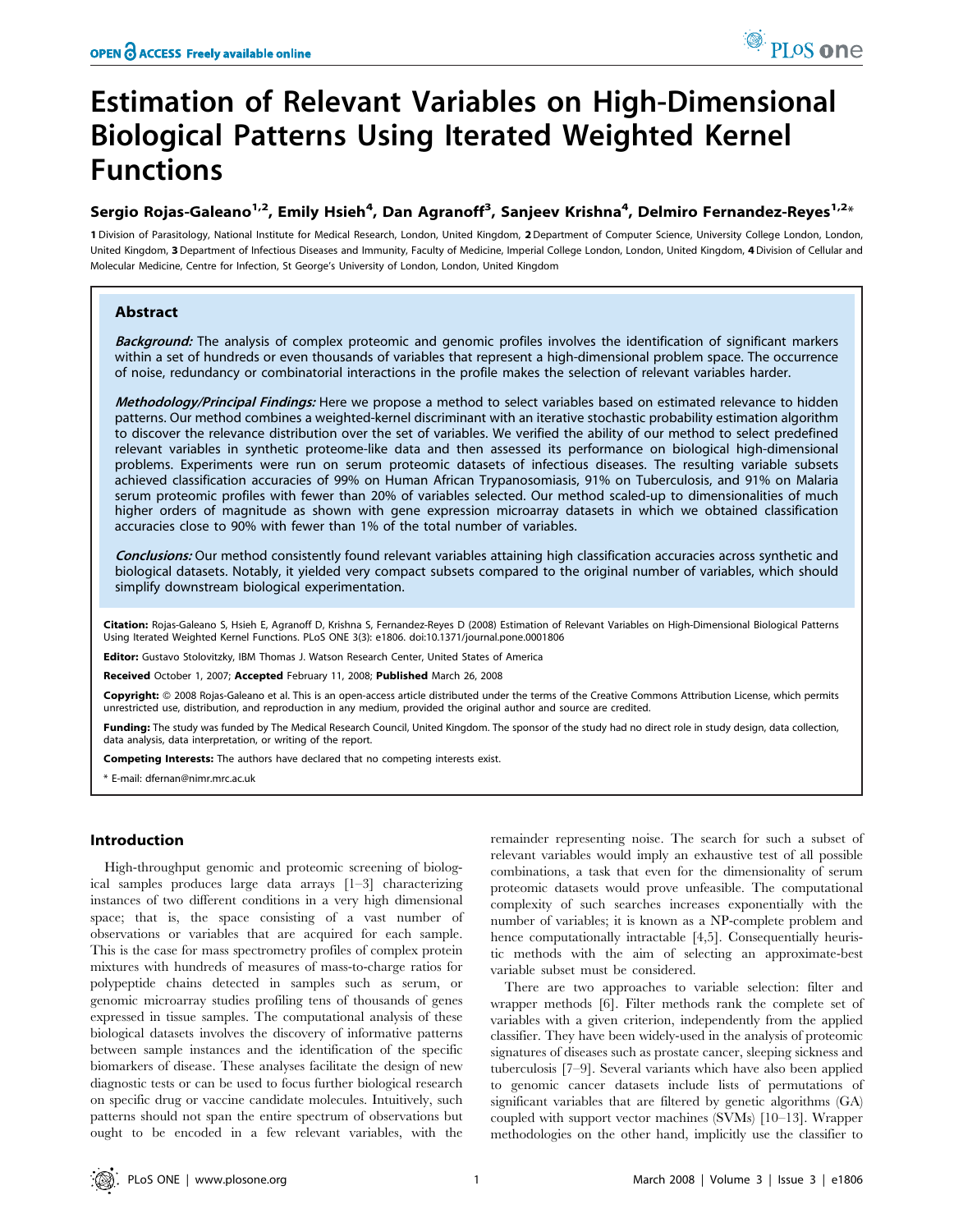evaluate variables according to their contribution to its predictive power. Although variable selection using wrapper strategies may incur extra computational costs, this is compensated by the ability to explore complex associations between variables detected within the intrinsic patterns incorporated in the discrimination rules. Recursive feature elimination (RFE) uses SVM functions to iteratively rank and discard relevant variables via a greedy search and has been applied to cancer microarray datasets [14–18]. The main drawback of this approach lies in the greedy strategy that may disrupt relationships between variables discarded in different stages of the algorithm, leading to sub-optimal selected subsets. To sidestep this difficulty, an alternative approach combines weighted kernels with SVMs [19–22]; this approach assigns a weight to each variable to indicate its relevance. In [19] the weight vector is computed using a gradient-descent formulation, which uses bounds on the expected generalization error of the SVM. However, the applicability of this method is restricted by assumptions requiring the kernel and objective functions to be continuous and differentiable, as well as the dataset being separable. In a previous work [22] we proposed to adapt the weighted-kernel SVM using a GA instead of the gradient descent algorithm to improve model selection on weighted radial basis kernels rather than to select variables. In a similar direction, a recent technique using evolutionary strategies to adjust both scaling and orientation of generalized Gaussian kernels in SVMs has been reported [23]; the evolved matrices, however, must be constrained to meet the requirements of proper kernels and, similarly, the aim is to improve the performance of classification instead of selecting variables.

The wrapper method we describe in this paper focuses on estimating a relevance distribution encoded by the weight vector; such a distribution becomes instrumental in the selection of significant variables. For this end, the weighted Kernel-based Iterative Estimation of Relevance Algorithm (wKIERA) combines a stochasticsearch estimation of distribution algorithm with a kernel patternrecognition method. The motivation behind using a stochastic estimation of distribution algorithm [24] is three-fold: (i) the ability to derive the parameters of the weighted kernel directly from the resulting relevance distribution; (ii) its capability of avoiding premature poor convergence on optimization of multiple-minima cost functions; and (iii) the low memory-space requirements arising from its compact representation, which is advantageous in the case of dimensionalities of hundreds or thousands of variables. The advantage of employing kernel-based classification is its ability to handle nonlinear decision surfaces in data generated from highthroughput experiments while still adhering to the simplicities of linear classifiers. We reduced the computational cost of the iterative estimation algorithm by using a kernel perceptron [25] as an alternative to SVM, since it provides fast operation with guarantees on upper bounds of misclassification errors. Consequently, wKIERA combines the exploration-exploitation trade-off exhibited by probabilistic model-building stochastic search algorithms for combinatorics [26] with robustness to nonlinear concepts in high-dimensional spaces provided by kernel-based pattern analysis [27]. Our framework successfully selects relevant variables in high-dimensional proteomic and genomic profiles of complex biological processes.

# Results

We performed experiments with wKIERA (Fig. 1) on a variety of synthetic and biological datasets (Table 1). First, wKIERA was run  $N$  times with different random training/test splits, obtaining an average relevance vector  $\tilde{\omega}$ . This vector was then scaled to the



Figure 1. High level flow chart of the **wKIERA** Algorithm. doi:10.1371/journal.pone.0001806.g001

interval [0, 1] and its components were sorted in descending order with highest values representing relevant variables. We selected relevant variables by defining a cutoff threshold on  $\widetilde{\omega}$ . We then used SVMs to evaluate the performance of selected variables in 100 classification experiments using random training/test splits of the dataset. We visualized the classification performance of the subsets of variables obtained by applying a threshold with a step size of 0.1 to the wKIERA relevance vector  $\tilde{\omega}$  (Figs. 2, 3 and 4 top). We then compared the subset of best performing variables from the threshold plot, with the least relevant ranked variables by wKIERA, as well as with the complete set of original variables and with those rated as relevant according to rank correlation coefficients (Figs. 2, 3 and 4 middle). The performance in ROC space for the same subsets of variables is also shown (Figures 2, 3 and 4 bottom).

To assess the framework reliability we designed experiments using linear and non-linear simulated proteomic-like datasets with predefined sets of relevant variables. For all of the synthetic datasets wKIERA selected the correct relevant variables among the first top-ranked components of  $\tilde{\omega}$  except for the LH dataset where one irrelevant variable was ranked before another relevant (Table 2). Figure 2 shows the classification performance of two representative proteomic-like artificial datasets: one with outlier instances (LOI) and the other sampled from a mixture of Gaussians (NLG). On the LOI dataset, the performance of wKIERA is comparable to that of the rank correlation coefficients but with a smaller set of relevant variables (Fig. 2A middle). The accuracy obtained with the worst-wKIERA-ranked variables is close to random classification as expected and shows that the bestranked variables were not selected by chance. Moreover, classification using all variables is poor because excessive noise is introduced by the non-relevant variables (Fig. 2A middle). Similarly, in the NLG dataset, classification with selected variables by wKIERA outperformed that of bottom-ranked or all variables (Fig. 2B middle). On this dataset our method clearly outperformed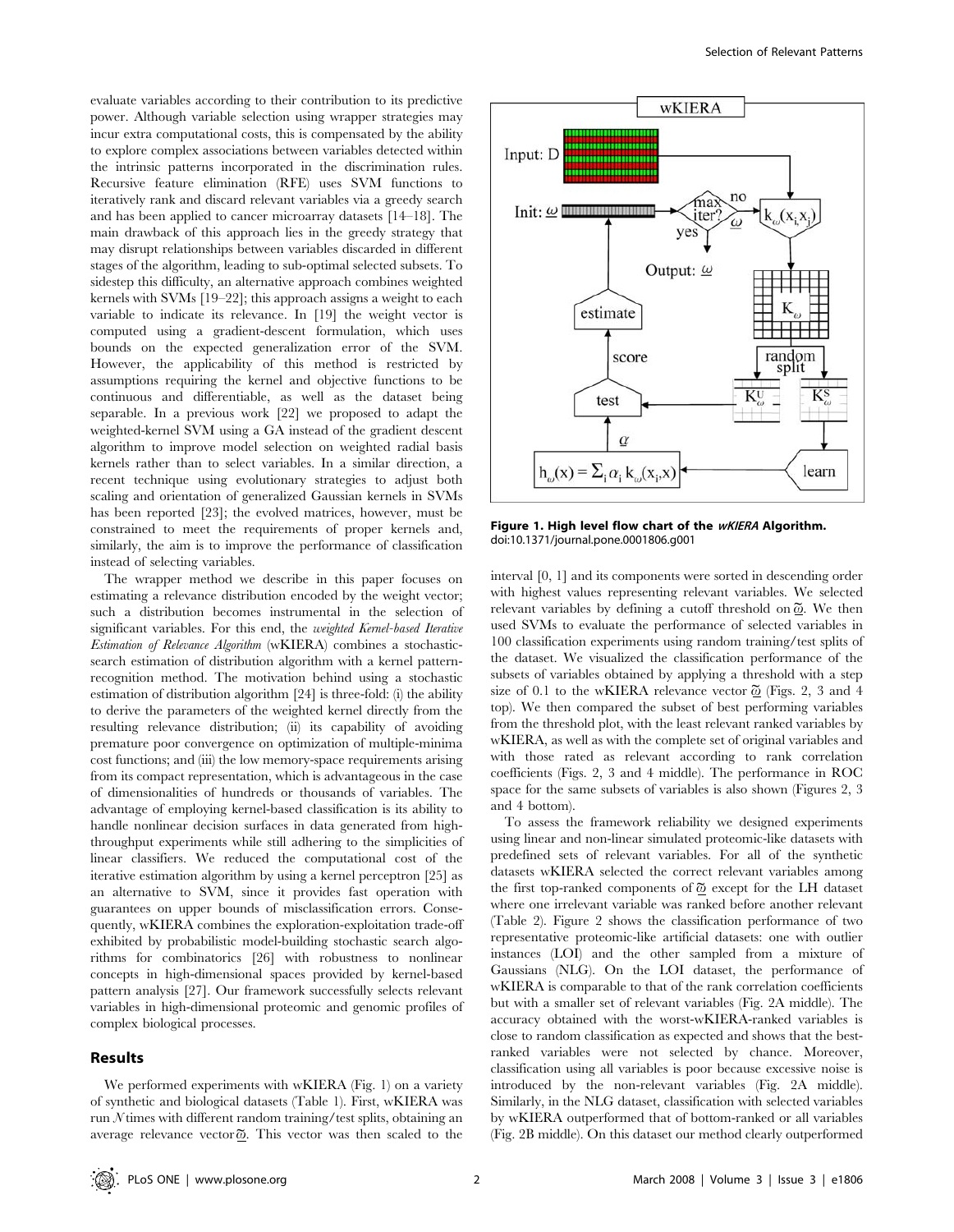Table 1. Description of simulated and biological datasets used in this study.

| <b>Dataset</b>                             | Size | D     | R                       | <b>Description</b>                                                                                                                                                                                                                                                                                                                                                                                                           | Ref    |
|--------------------------------------------|------|-------|-------------------------|------------------------------------------------------------------------------------------------------------------------------------------------------------------------------------------------------------------------------------------------------------------------------------------------------------------------------------------------------------------------------------------------------------------------------|--------|
| Linear with<br>redundant variables<br>(LR) | 200  | 206   | 6                       | Occurrence of each condition is equiprobable. Six relevant variables are drawn as $\{yN(1,1), yN(2,1), yN(2,1)\}$<br>$yN(3,1)$ , $N(0,1)$ , $N(0,1)$ , $N(0,1)$ } with prob. p, otherwise from { $N(0,1)$ , $N(0,1)$ , $N(0,1)$ , $yN(1,1)$ , $yN(2,1)$ ,<br>$yN(3,1)$ }. The remainder variables are drawn from $N(0,20)$ The first six variables have redundancy.<br>See ref. for details.                                 | $[19]$ |
| Linear with outlier<br>variables (LOV)     | 200  | 205   | 5                       | Occurrence of each condition is equiprobable. Five relevant variables are drawn from $N\binom{5}{4,1}$<br>for a positive sample and $N(-5/4,1)$ for a negative. The rest are drawn from $N(0,1)$ . Outliers in<br>variables are induced by selecting 5% of values on relevant variables and re-drawn them from<br>either $N({5}/{4},10)$ or $N(-{5}/{4},10)$ depending on the label. See ref. for details.                   | [15]   |
| Linear with outlier<br>instances (LOI)     | 200  | 205   | 5                       | Same method as LOV but this time "instance" outliers are artificially induced by picking 5% of the<br>total samples and re-drawn them from the same distribution with an 10-fold augmented standard<br>deviation. See ref. for details.                                                                                                                                                                                      | $[15]$ |
| Linear hyperplane<br>(LH)                  | 200  | 205   | 5                       | Five relevant variables are drawn from normal distribution, $N(0,1)$ . A random normally-distributed<br>hypothesis vector $\bar{h}$ is used to label positive samples when $x*\bar{h} \ge 0$ and negative otherwise. The<br>remainder variables are drawn from N(0,20).                                                                                                                                                      | N/A    |
| Nonlinear Gaussian 200<br>(NLG)            |      | 206   | 6                       | Occurrence of each condition is equiprobable. Negative samples are drawn from multivariate<br>$N(\{-3, \ldots, -3\}, l)$ or $N(\{3, \ldots, 3\}, l)$ with equal probability. Positive samples are drawn from<br>multivariate $N(\{3,\ldots,-3\},\,l)$ or $N(\{-3,\ldots,3\},\,l)$ with equal probability. The rest of variables are noise<br>sampled from N(0,20). Relevant variables have redundancy. See ref. for details. | $[19]$ |
| Nonlinear checkers 500<br>(NLC)            |      | 202   | $\overline{2}$          | All variables are drawn uniform randomly from the interval [0,1]. Condition label is determined as<br>the logical exclusive-OR between the first 2 variables, $y = XOR(x_1, x_2)$ . The resulting 2-dimensional<br>subspace of relevant variables resembles a $2\times 2$ checkerboard. The rest of variables are noise<br>sampled from N(0,20). See ref. for details.                                                       | [13]   |
| Human African<br>Trypanosomiasis<br>(HAT)  | 231  | 206   | $\overline{\cdot}$      | SELDI-ToF Proteomic dataset of 85 serum samples from patients affected with Human African<br>Trypanosomiasis (sleeping sickness) plus 146 control serum samples. See ref. for full details on<br>demographics and data gathering.                                                                                                                                                                                            | $[9]$  |
| Tuberculosis (TB)                          | 349  | 219   | $\overline{\cdot}$      | SELDI-ToF Proteomic dataset consisting of 179 serum samples from patients affected with active<br>Tuberculosis plus 170 control serum samples. See ref. for full details on demographics and data<br>gathering.                                                                                                                                                                                                              | $[7]$  |
| Malaria                                    | 170  | 56    | ?                       | SELDI-ToF Proteomic dataset consisting of 28 serum samples from patients affected with Malaria<br>plus 28 control serum samples. To be published elsewhere.                                                                                                                                                                                                                                                                  | N/A    |
| Colon cancer                               | 66   | 2000  | $\overline{\mathbf{?}}$ | Publicly available gene expression microarray consisting of 40 tumor and 22 normal colon tissue<br>samples.                                                                                                                                                                                                                                                                                                                  | $[29]$ |
| Glial cancer                               | 50   | 12625 | $\overline{\cdot}$      | Publicly available gene expression microarray consisting of 28 samples of glioblastomas and 22<br>samples of anaplastic oligodendrogliomas. See ref. for further details.                                                                                                                                                                                                                                                    | $[30]$ |

 $D =$  dimension,  $R =$  number of relevant variables.

doi:10.1371/journal.pone.0001806.t001

rank correlation coefficients and indeed it is known that the latter method is sensitive to non-linear labeling functions (Fig. 2B middle). Experimental results for the other synthetic datasets followed similar trends (not shown); in all cases the predefined relevant variables were successfully selected by wKIERA (Table 2).

We assessed the performance of wKIERA on real data using a panel of high-dimensional biological patterns. We focused our experiments on proprietary proteomic datasets of infectious diseases such as Human African Trypanosomiasis (HAT) [9], Tuberculosis (TB) [7] and Malaria (Table 1). On the HAT dataset, classifiers trained with variables selected by wKIERA achieved an accuracy of 99% with comparable performance to using those selected by rank correlation coefficients (Fig. 3A). However, the number of variables selected by wKIERA was much smaller (21% of the total (44) compared to 55% (114)). Interestingly, classifiers trained with all variables or the worst-wKIERA-ranked subset of variables showed accuracies above 90%, which indicates that discrimination patterns are widely distributed across all variables in this dataset. Analyses of the TB dataset show that wKIERA selected variables yielding an accuracy of 91% while for those selected with rank correlation coefficients the accuracy was 89% and using all variables 87% (Fig. 3B). As on the previous dataset the wKIERA subset was the smallest (17% of total size (37))

compared to 52% (113) and 100% (219). A 74% accuracy obtained by the worst-wKIERA-ranked may indicate the occurrence of noise in this dataset. Lastly, results for the Malaria dataset were wKIERA: 91%, rank correlation coefficients: 89%, and all-variables: 88% (Fig. 3C). Consistently, the subset obtained with wKIERA is much smaller (11 compared to 58 from a total of 170 variables). Once more, the 65% obtained with the worstwKIERA-ranked may also suggest the presence of noise in this dataset.

In order to assess the scalability of our method to higher numbers of variables, we subsequently conducted experiments on publicly available microarray datasets (Table 1) where dimensionality was increased between two and three orders of magnitude compared to the proteomic datasets described above. On the COLON CANCER dataset, the wKIERA subset of variables achieved 88% accuracy with only 2.5% (50) of the total variables, whereas rank correlation coefficients achieved 82% with a size of 8.5% (171) (Fig. 4A). On the other hand, in the GLIAL CANCER dataset the wKIERA subset attained 91% accuracy, outperforming all the other subsets of variables that achieved accuracies below 60% (Fig. 4B). Again, the small number of variables selected by wKIERA (just 0.4% or 48 out of 12626) is noteworthy. The poor performance obtained with rank correlation coefficients indicates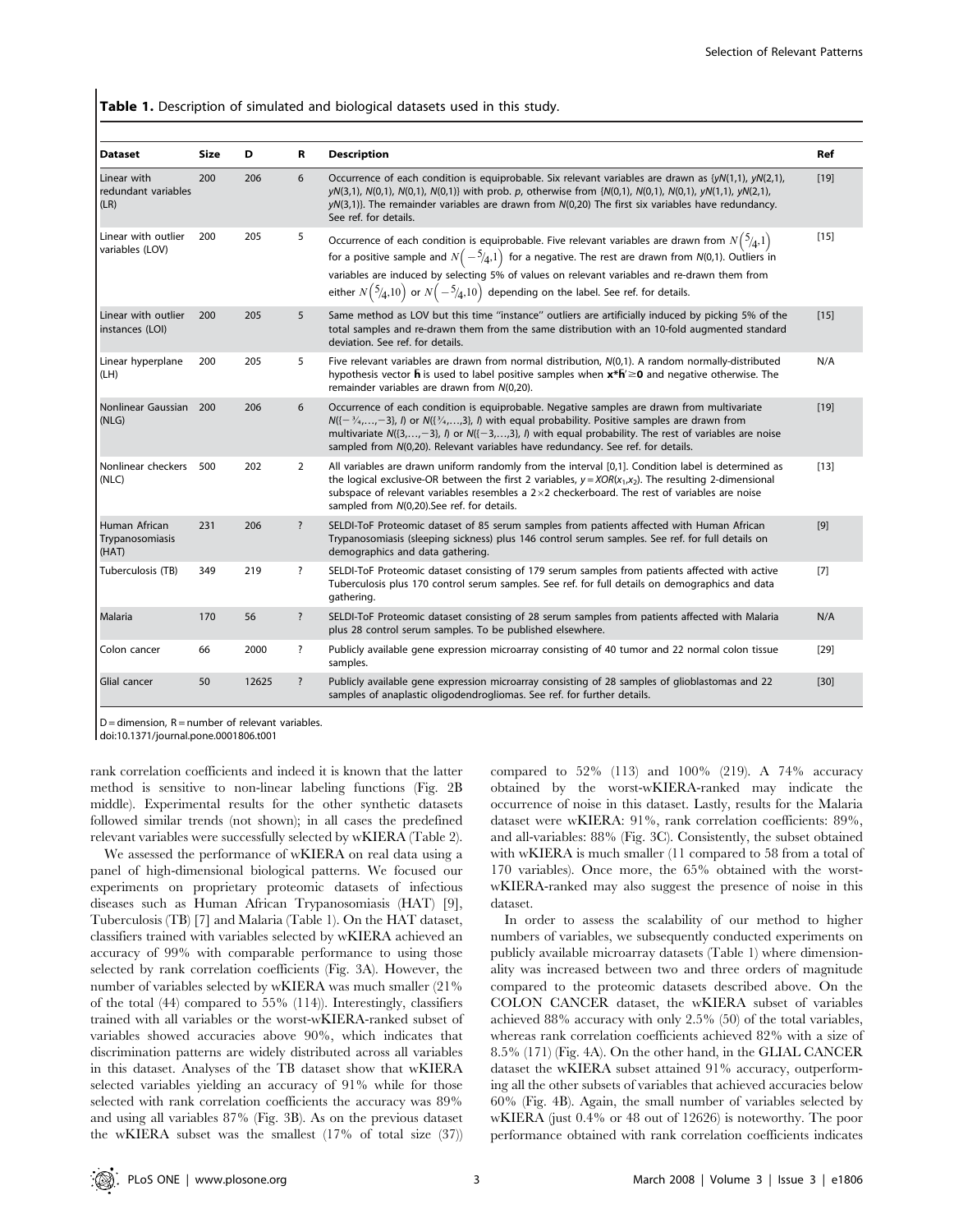Selection of Relevant Patterns









variable subset

all (206)

 $\Box$  corr (3)

w KIERA+cutoff 0.1 (top 6)

w KIERA+cutoff 0.1 (bottom 6)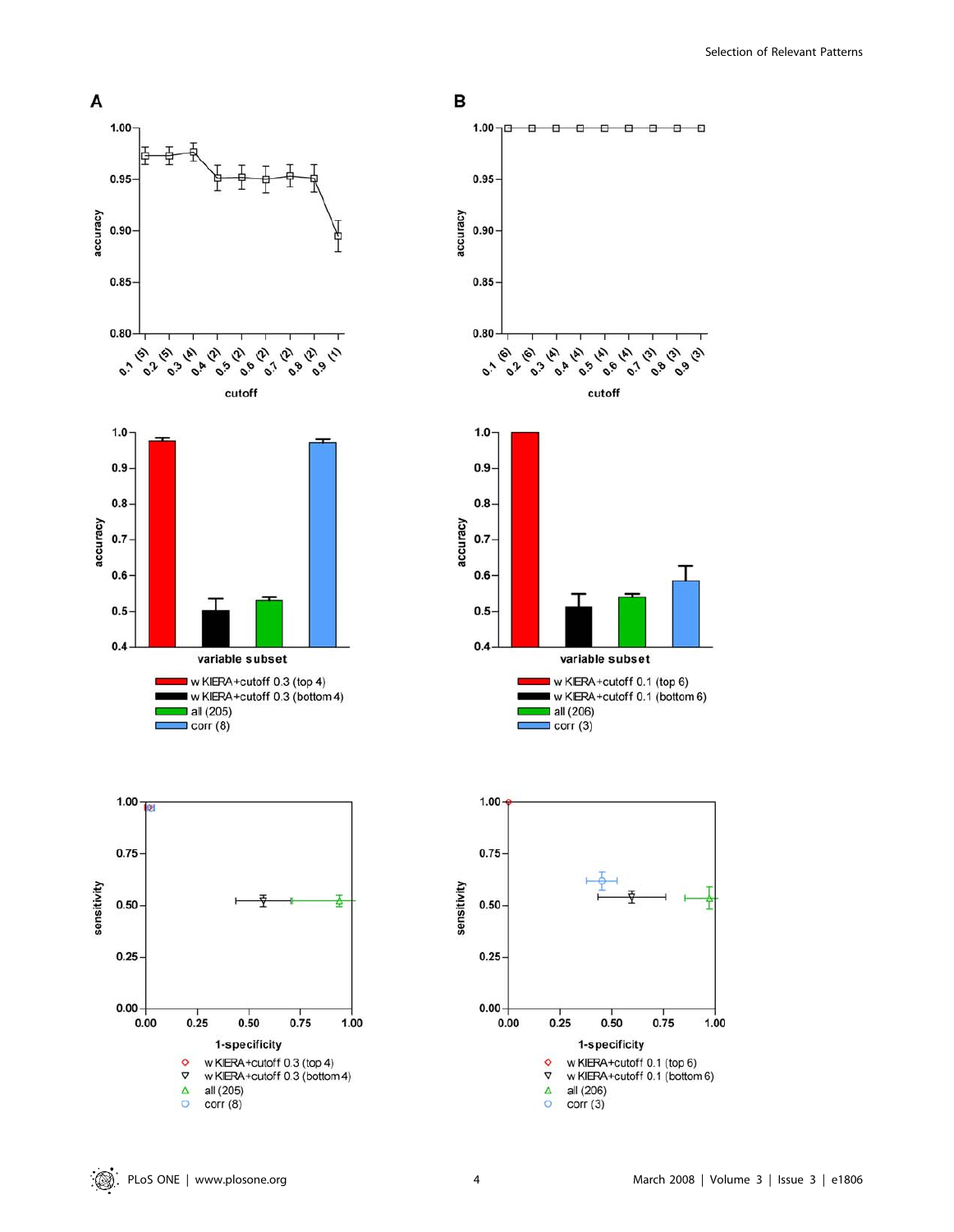Figure 2. Performance of variable subsets on simulated datasets. A) LOI dataset (wKIERA settings: poolsize = 10, maxiter = 400, rep = 2000, wkRBF  $\rho = 0.1$ ); B) NLG dataset (poolsize = 10, maxiter = 400, rep = 2000, wkPoly d = 2). Top: Average SVM accuracy on 100 randomly train/test splits using subsets of variables obtained by thresholding the estimated factors of a weighted kernel with the corresponding cutoff on horizontal axis. Resulting subset size (number of variables) is shown in brackets. Middle: Comparison of classification accuracy of SVM trained using variables selected by best-wKIERA-ranked (red); worst-wKIERA-ranked (black); rank correlation coefficients (blue) and using all variables (green). Results are averaged over 100 randomly training/test splits. Bottom: ROC-space analysis of the SVM classifiers shown in the mid plot. doi:10.1371/journal.pone.0001806.g002

that labeled-correlated variables are insufficient to solve the possibly non-linear separation surfaces contained in this dataset.

In summary, our wKIERA method consistently found relevant variables attaining high classification accuracies in synthetic and biological datasets, and yielded subsets that were very compact compared to the original number of variables. This is highly desirable for the feasibility of downstream biological experimentation. The method reliably scaled-up to dimensionalities of much higher orders of magnitude even when few instances were available, as shown with the cancer microarray datasets.

# **Discussion**

We propose an iterative framework for weighted kernel-based relevance estimation for high dimensional biological patterns. Variable relevance estimation assuming variable independence was achieved using a kernel perceptron classifier coupled with a probabilistic-model-building stochastic optimizer. We have shown the viability of such a configuration in controlled synthetic experiments. In a set of experiments involving proteomic profiles for infectious diseases our method found sets of significant protein clusters that achieved high classification accuracies but which were three times smaller than sets derived using classic correlation coefficients. The dimensionality of the overall datasets varied between 170 and 219. We also tried our method in problems with much larger dimensionalities such as cancer expression microarrays with 2000 and 12625 genes where only a handful of instances are available. The method scaled-up remarkably well in these situations, revealing significant patterns.

Weighted polynomial or RBF data-pattern kernel representations can be used within the wKIERA framework. Use of weighted RBF kernels was preferred for biological datasets because they are considered to be polynomial kernels of infinite degree [27]. For synthetic datasets such as LH, NLG and NLC we experimented with polynomial weighted kernels in accordance with previous studies in the literature where the non-weighted versions were used [13,15,28].

The wKIERA framework modularity admits different configurations where faster online learning algorithms and more complex probabilistic-based search models can be used. This might allow us to analyze complex patterns of composite variable interactions and multivariate dependencies. We are currently investigating new mistake-driven algorithms with better generalization performance than the kernel perceptron but still showing fast execution. We are also considering refining the estimation of distribution algorithm by using probabilistic graphical models to represent higher-degree, nonlinear, conditional, or even time dependencies between variables. This research path may further improve the ability of our method to find informative pattern distributions that are likely to emerge given the dynamic nature of protein interactions.

#### Materials and Methods

#### Datasets

Proteome-like synthetic datasets were designed in order to perform controlled experiments using dimensionalities of two hundred variables, from which two to six were relevant. We encoded linear and non-linear labeling functions into the relevant variables. A few hundred samples were included, resulting in square-shaped data matrices. Sampling and labeling mechanisms are described in Table 1. We generated four linear datasets: LR, where some relevant variables can be discarded as redundant without disturbing classification accuracy; LOV, where noise was introduced to particular loci in randomly selected instances simulating artifacts generated during array processing; LOI, where noise was imposed on all variables in randomly selected instances, simulating inaccurate collection of samples; and LH, where a predefined linear discriminant for relevant variables was used to label the instances. In addition, two nonlinear datasets were generated: NLG, where clusters of mixtures of Gaussians were generated for each class, and NLC, where the clusters follow a tighter checkers-patterned distribution. The last two datasets also included redundancy.

Experiments were also conducted on real biological datasets. We tested proprietary proteomic profiles of infectious diseases (HAT [9], TB [7] and MALARIA [Unpublished]). These high dimensional datasets are almost square, i.e. the number of variables and instances are similar (Table 1). We also used two publicly available gene expression microarray datasets COLON CANCER [29] and GLIAL CANCER [30]). These datasets have a much higher dimensionality (2000 and 12625 respectively) and fewer instances (66 and 50 respectively). Compared to the proteomic datasets, the latter two datasets are rectangular in shape posing a more challenging obstacle to variable selection because of the curse of dimensionality phenomenon, i.e. shortage of sufficient instances to correctly sample high dimensional spaces.

#### Notation

We denote  $D = \{(\underline{x}_1, y_1), \ldots, (\underline{x}_m, y_m)\}$  a collection of *m* instance/ label pairs where each instance  $x_i = (x_{i1}, x_{i2}, \ldots, x_{in})$  consists of n observations representing one sample in an n-dimensional space,  $y_i \in \{1, -1\}$  specifying its binary class label, and  $1 \le i \le m$ . The coordinates of such a space are related to variables; each one associated with a factor  $\hat{\omega}_{i} \in \{0,1\}$  to indicate its relevance. The vector  $\omega$  approximates these factors using continuous weights  $\omega_i \in [0,1]$ . The set of instance indexes is denoted by  $\tilde{\jmath} = \{1,2,\ldots,m\}$ . Instances are randomly split into a training subset S and a test subset  $U$  to be used by a learning classifier. The kernel matrix of all instances in  $D$  is denoted by  $K$ , the kernel matrix of training instances by  $K_S$  and the kernel matrix of training versus test instances by  $K_U$ . The class labels for training and test sets are denoted by  $y_S$  and  $y_U$  respectively. A candidate weight vector that approximates the optimal  $\omega$  is termed  $w$ . The collection of all such vectors  $w$  is denoted  $W$  while the collection of vectors  $w$  with best classification performance is B.

# weighted Kernel-based Iterative Estimation of Relevance Algorithm (wKIERA)

A high level depiction of wKIERA is shown in Fig. 1. The method iteratively optimizes the parameters  $(\omega, \alpha)$  of Eq. (13) by executing the components marked as learn and estimate. We used a kernel perceptron as a supervised learner [25] and an estimation of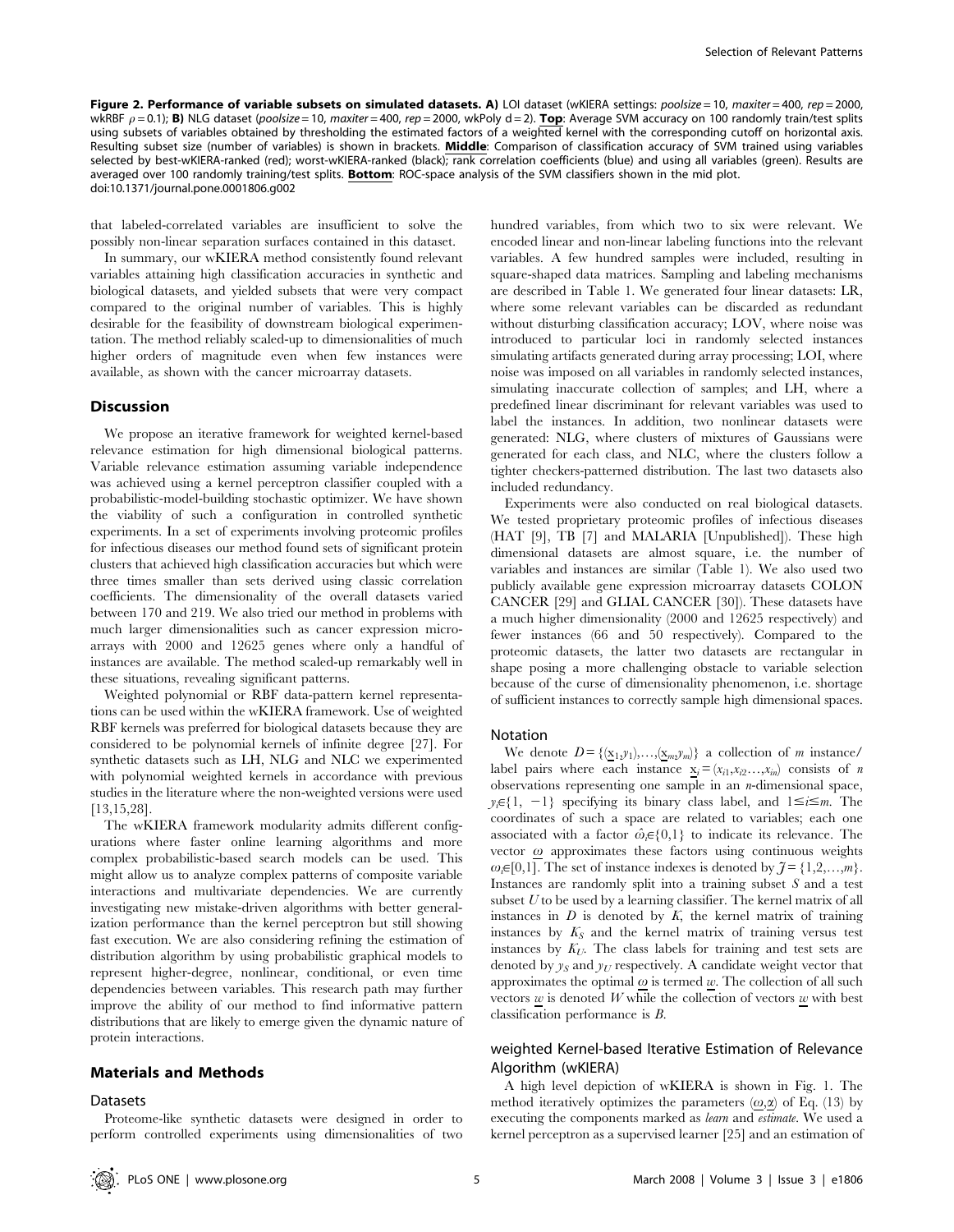













Figure 3. Performance of variable subsets on proteomic datasets. A) HAT dataset (wKIERA settings: poolsize = 10, maxiter = 400, rep = 2000, wkRBF  $\rho = 0.01$ ; B) TB dataset (poolsize = 10, maxiter = 400, rep = 2000, wkRBF  $\rho = 1$ ). C) MALARIA dataset (poolsize = 10, maxiter = 400, rep = 2000, wkRBF  $\rho = 1$ ). Top, Middle and Bottom: See legend on Figure 2. doi:10.1371/journal.pone.0001806.g003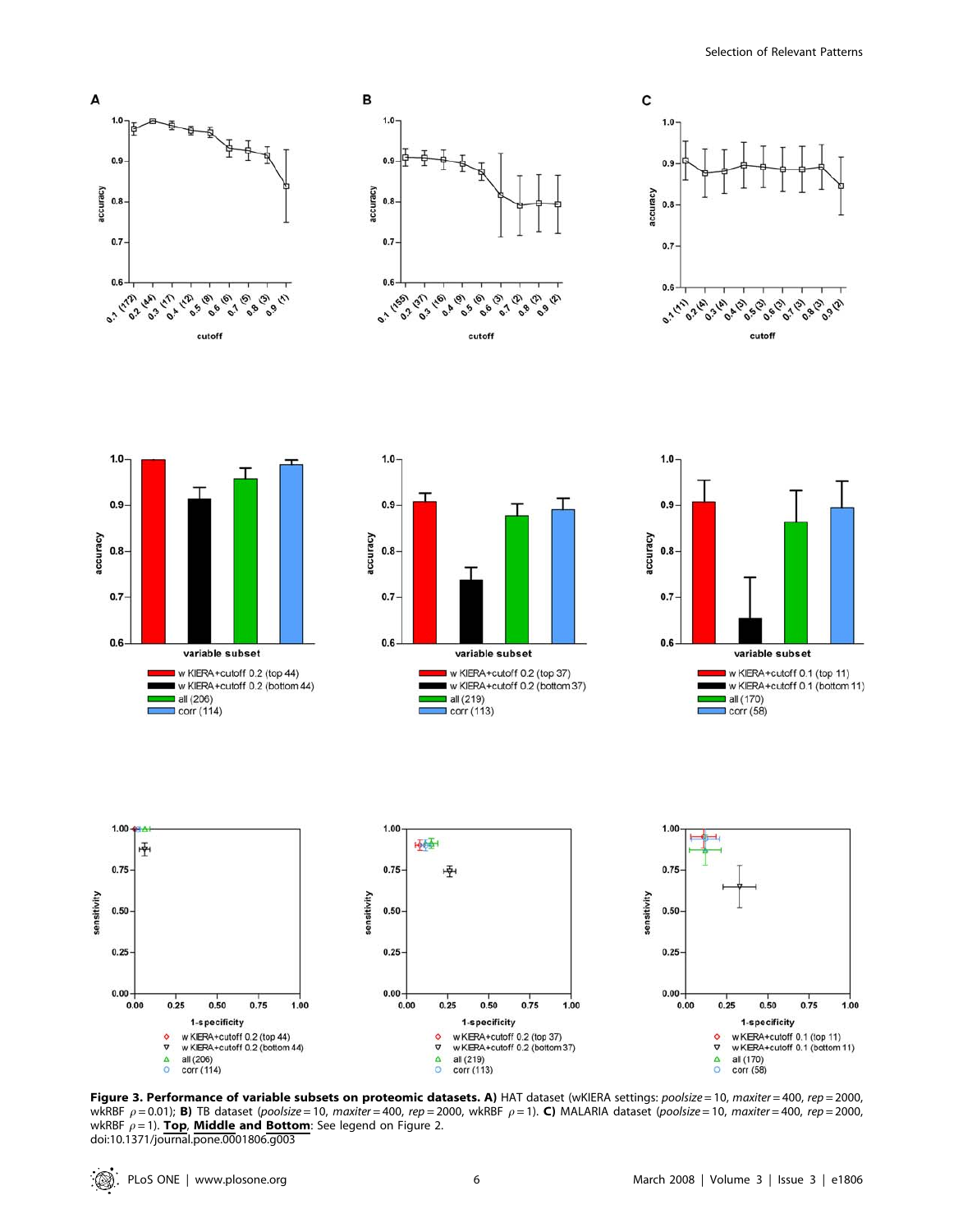













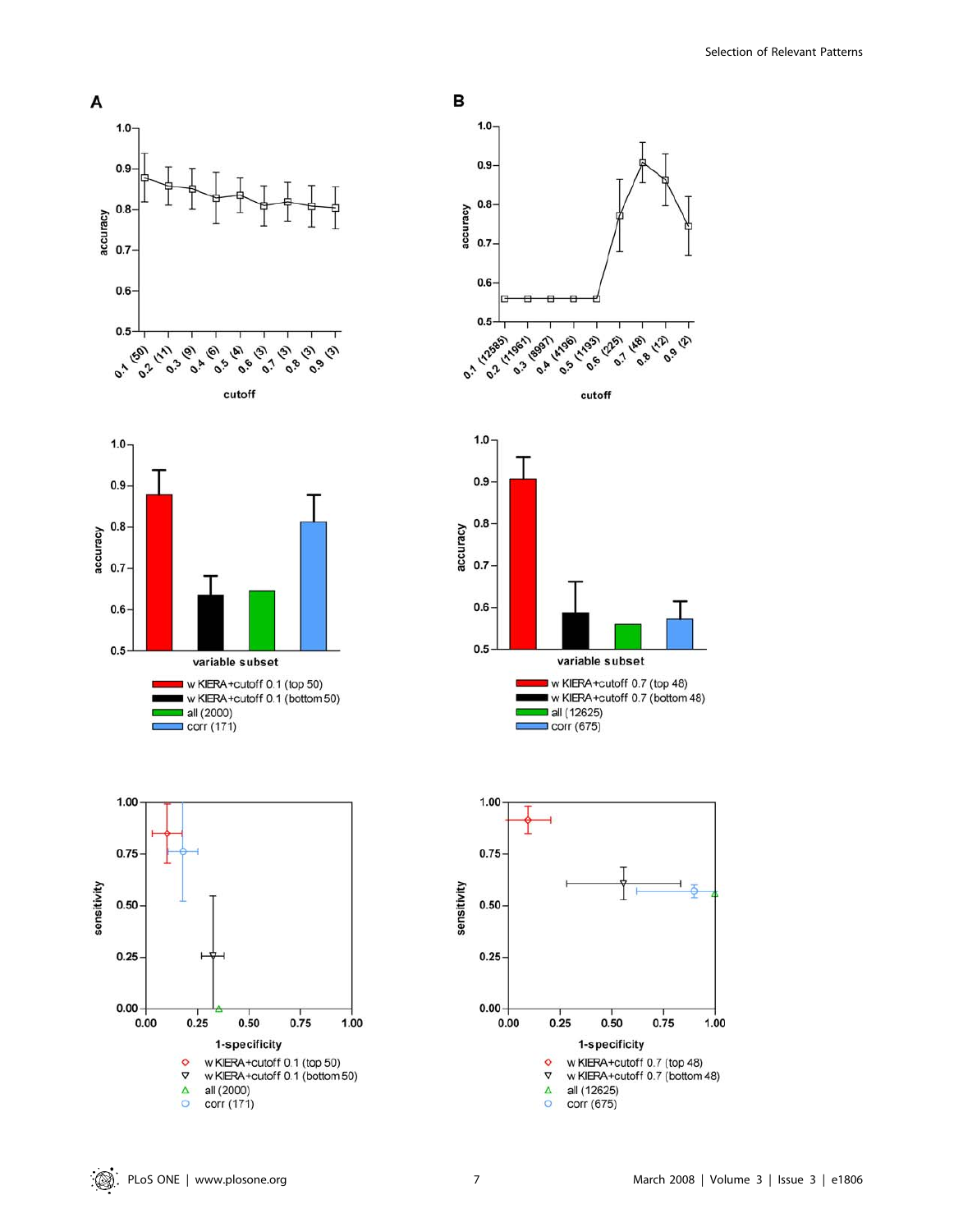Figure 4. Performance of variable subsets on gene expression microarray datasets. A) COLON CANCER dataset (wKIERA settings: poolsize = 100, maxiter = 1000, rep = 1000, wkRBF  $\rho$  = 0.1); **B**) GLIAL CANCER dataset (poolsize = 100, maxiter = 1000, rep = 1000, wkRBF  $\rho$  = 1×10<sup>-5</sup>). Top, Middle and Bottom: See legend on Figure 2. doi:10.1371/journal.pone.0001806.g004

| <b>Dataset</b> |                         | 10-top-ranked variable index |                |                |     |                |     |     |     |     | <b>Matched/true</b><br>relevant | <b>Kernel settings</b> |
|----------------|-------------------------|------------------------------|----------------|----------------|-----|----------------|-----|-----|-----|-----|---------------------------------|------------------------|
| LR             | 3                       | 6                            | $\overline{2}$ | 5              |     | $\overline{4}$ | 45  | 116 | 76  | 191 | 6/6                             | wkRBF ( $\rho$ = 0.1)  |
| LOV            | 2                       | 4                            |                | 3              | 5   | 28             | 53  | 93  | 75  | 7   | 5/5                             | wkRBF ( $\rho$ = 0.1)  |
| LOI            | $\overline{4}$          | $\overline{3}$               | 5              | $\overline{z}$ |     | 87             | 132 | 54  | 20  | 142 | 5/5                             | wkRBF ( $\rho$ = 0.1)  |
| I LH           | 5                       | 3                            |                | 4              | 162 | 2              | 169 | 27  | 191 | 85  | 5/5                             | wkPoly $(d=1)$         |
| <b>NLG</b>     | $\overline{\mathbf{3}}$ | $\overline{4}$               |                | $\overline{z}$ | 5   | 6              | 141 | 73  | 170 | 78  | 6/6                             | wkPoly $(d=2)$         |
| NLC            | 2                       |                              | 178            | 64             | 150 | 162            | 84  | 101 | 3   | 27  | 2/2                             | wkPoly $(d=2)$         |

Type of kernel used in each dataset, weighted RBF kernel (wkRBF) or weighted Polynomial kernel (wkPoly), is showed in rightmost column. Numbers in bold-italic represent true relevant variables.

doi:10.1371/journal.pone.0001806.t002

 $\overline{\phantom{a}}$ 

distribution algorithm for the estimate component [24]. However, the modular design of the wKIERA allows plugging of any linearthreshold kernel classifier and any stochastic optimization algorithm into these components.

The stochastic optimization module for estimation of  $\omega$  was designed with a probabilistic model-building strategy known as estimation of distribution algorithm [24] and is summarized in Table 3. Inputs are a dataset  $D$ , the number of candidate weight vectors w (poolsize), the maximum number of iterations (maxiter), and the parameters of a base kernel. Depending on the kernel type, this can be the degree of a polynomial kernel  $d$  or the width of a RBF kernel  $\rho$ . This base kernel will be transformed to a weighted version using every candidate weight vector  $w$ .

First, the pool of weight candidates  $W$  is uniformly randomly initialized and the main loop (Table 3) is executed maxiter number of iterations. The variables top and bestw are used to trace the candidate with best score across all iterations. On each iteration the set of instance indexes  $\mathcal{J} = \{1,2,\ldots,m\}$  is split into two subsets of randomly permuted indexes, S and U. Then a weighted kernel matrix  $K$  is computed using the corresponding weight vector  $w$ , the input vectors  $\underline{\mathbf{x}}_j$  and the base kernel. The kernel matrix  $K_S$  is fed into a kernel perceptron to learn a discriminant function  $h$  that classifies the examples in S within a supervised learning framework using the corresponding labels  $y_s$ . The fitness of the candidate weight vector  $\underline{w}$  is then evaluated with the multi-objective scoring function of Eq. (1) which depends on classification accuracy in the test set using  $K_U$  and  $y_U$ , and a measure of its length. A matrix B is then created with half the best-scoring weight vectors from  $W$ . The matrix  $B$  is now used to estimate a uniformly and independently multivariate Gaussian distribution by computing the mean and standard deviation vectors  $\mu$  and  $\sigma$ . Two additional parameters for noise  $\delta$  and skewness  $\xi$  are set using a predefined schedule of the current iteration number and the top score. At this point a new pool of weight vector candidates  $W$  is generated using the estimated probability distribution with added perturbations. A skewed multivariate normally distributed matrix  $W^{new} \sim N_{\delta}(\mu, \sigma + \xi)$ is used for this purpose. Negative values generated by this distribution are set to zero since only positive values are valid weights  $\omega_k$  in Eq. (10) and Eq. (11). Finally, the best candidate bestw is carried over to the next iteration by assigning it to the first

slot of the new pool  $W$  (as suggested in [31]). These steps are repeated a maximum number of iterations or until the algorithm halts for a maximum period of consecutive iterations. At the end of

# Table 3. Weighted Kernel-based Iterative Estimation of Relevance Algorithm (wKIERA).

| <b>Algorithm wKIERA</b>                                                                                                                                                          |
|----------------------------------------------------------------------------------------------------------------------------------------------------------------------------------|
| Inputs<br>Dataset: $D = \{(\underline{\mathbf{x}}_j, y_j)\}, \ J = \{1, \ldots, m\};$ Base kernel: kerbase;<br>Pool size: poolsize; Max. iterations: maxiter;<br>Output<br>bestw |
|                                                                                                                                                                                  |
|                                                                                                                                                                                  |
|                                                                                                                                                                                  |
|                                                                                                                                                                                  |
|                                                                                                                                                                                  |
| Algorithm                                                                                                                                                                        |
| $n = dim(\mathbf{x}_1);$                                                                                                                                                         |
| $W = rand_matrix_01 (poolsize,n)$                                                                                                                                                |
| repeat for $(t = 1, top = 0; t <$ maxiter; $t \rightarrow$                                                                                                                       |
| $[S,U]$ = random_split $(J,n/2)$                                                                                                                                                 |
| repeat for each row w in W                                                                                                                                                       |
| $K = compute$ wkernel (w,x <sub>j</sub> , kerbase)                                                                                                                               |
| $h = train\_kperceptron(K_S, y_S)$                                                                                                                                               |
| score <sub>w</sub> = 0.99*test_kperceptron (h,K <sub>U</sub> ,y <sub>U</sub> )+0.01*len(w)                                                                                       |
| if(score <sub>w</sub> >top)                                                                                                                                                      |
| $top = score_w$ ; bestw = w;                                                                                                                                                     |
| end if                                                                                                                                                                           |
| end_repeat                                                                                                                                                                       |
| $B = select\_half\_best$ (W,score <sub>i = 1:poolsize</sub> );                                                                                                                   |
| $\mu$ = mean(B); $\sigma$ = std_dev(B);                                                                                                                                          |
| $[\delta,\xi]$ = skewness_schedule (t,top);                                                                                                                                      |
| $W^{new} = \mu + ((\sigma + \xi)^*$ rand_matrix_skewed_01 (poolsize,n, $\delta$ ))                                                                                               |
| $W^{new}$ <sub>1</sub> = bestw; $W = W^{new}$                                                                                                                                    |
| end_repeat                                                                                                                                                                       |

doi:10.1371/journal.pone.0001806.t003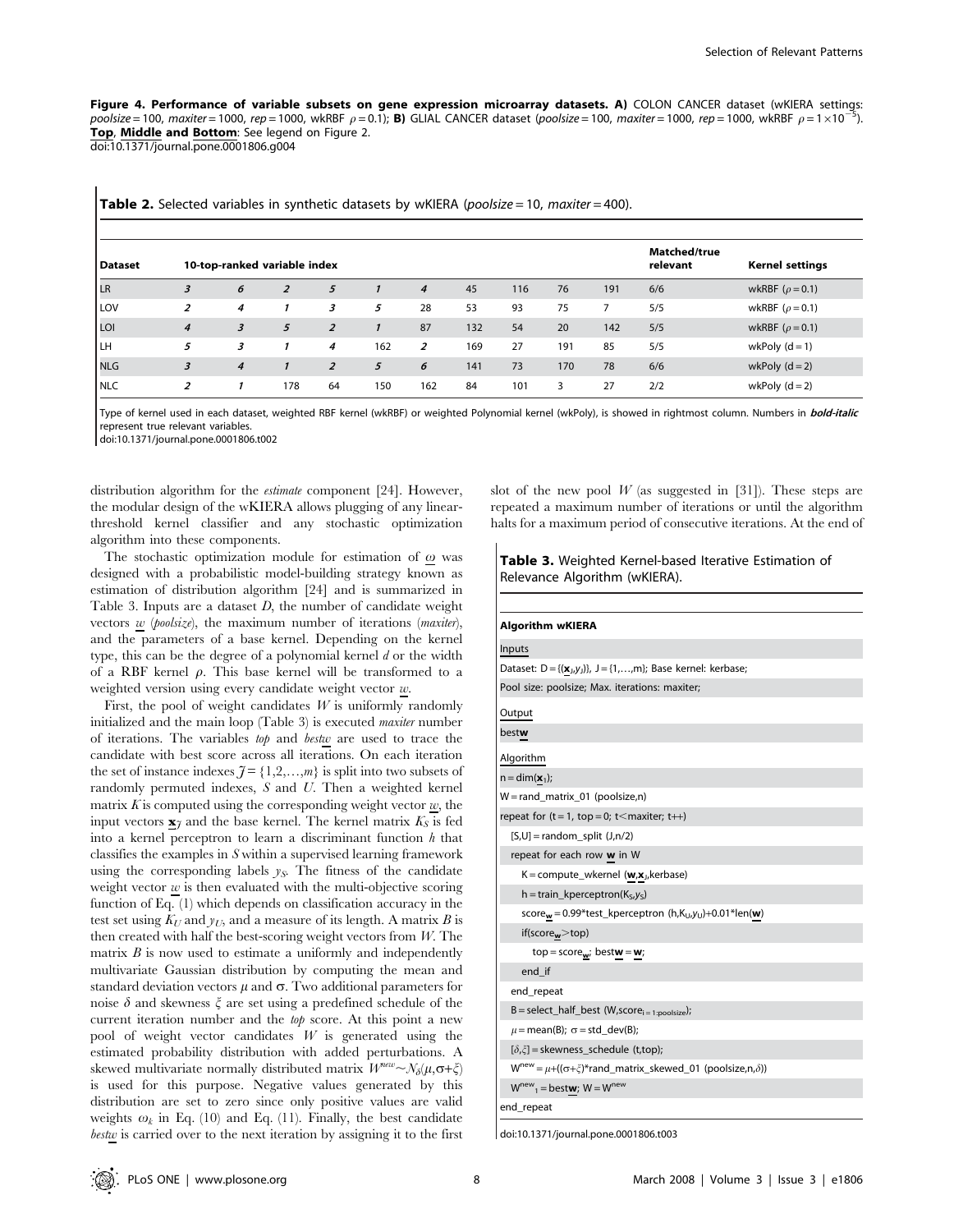the loop the best candidate *bestw* containing the estimated vector of weights  $\omega$  is returned.

The  $[\delta,\xi]$ -schedule was defined according to the best parameters found in preliminary experiments. The amount of noise  $\delta$ added by the random number generator was initialized in 0.2 and linearly declines to zero by the final iteration. This is intended to encourage a broader exploration of the search space at the beginning stages of the algorithm while further exploitation of the feasible subspace is performed in the later stages. On the other hand, the skewness of the distribution  $\xi$  is set to zero up to the point where top score achieves a safety-net value of 0.9 when it starts to decrease towards a value of  $-1$ . When this happens, the random number generator becomes biased to produce negative weight values which in turn will be set to zero. This is meant to promote downscaling of irrelevant variables in classifiers obtaining high classification scores. A safety-net value of 0.9 will ensure that classifiers with less than 90% accuracy are penalized.

#### Scoring function

The score function guides the search of the wKIERA algorithm. It is defined as a multi-objective function made of an estimate of the accuracy of a weighted kernel classifier and a measure of the size of the weight vector:

$$
f(\underline{w}) = 0.99 * ACC(h_{\underline{w}}) + 0.01 * LEN(\underline{w})
$$
 (1)

The first term in Eq. (1), corresponding to the accuracy of a classifier, computes the proportion of correctly classified examples in an unseen test set. Classifiers with higher rates of accuracy get values close to 1. The second term in Eq. (1) is intended to solve ties between candidates with the same accuracy, in which case those with lower scale factors are preferred. For this purpose the average of **w** is used to calculate  $LEM(w) = 1 - AVG(w)$ ; thus candidates comprising plenty of null weights get length values approaching to 1. We weight the first term of the multi-objective function with 0.99 as classification accuracy should be the dominant criterion of the search.

We consider other measures of classification performance, including sensitivity (SE) and specificity (SP) of a classifier. They are defined in Eq. (2) and Eq. (3), where TP and TN denote the number of positive and negative correctly classified cases, and FP and FN denote the positive and negative misclassified cases. The accuracy, then, can be computed as Eq. (4). We used TP and TN to plot classifiers in a receiver operator characteristic (ROC) space where the performance (positive diagnostic likelihood ratio) of a classifier is expressed by its true positive rate (TPR = SE) and false positive rate (FPR  $= 1 - SP$ ).

$$
SE = \frac{TP}{TP + FN} \tag{2}
$$

$$
SP = \frac{TN}{TN + FP}
$$
 (3)

$$
ACC = \frac{TP + TN}{TP + FP + TN + FN}
$$
 (4)

# Linear-Threshold Discriminants

A linear-threshold discriminant corresponds to a hyperplane in the space of instances in  $D$ , that is, an *n*-dimensional plane defining two half-spaces. An instance is hence classified as positive or negative depending on the side of the hyperplane it lies on. A hyperplane is characterized by its normal  $n$ -dimensional weight vector **w** and a bias term  $b$  ( $b \neq 0$  refers to a non-centered hyperplane). A linear discriminant function can be specified as a rule to discriminate instances in D:

$$
h(\underline{x}) = sign(\langle \underline{w}, \underline{x} \rangle + b)
$$
 (5)

where  $\langle \cdot, \cdot \rangle$  denotes inner product. By weighting input variables in  $\mathbf x$  with  $\omega$ , the contribution of variables with non-significant factors to the inner product in Eq. (5) is diminished. The linear discriminant therefore becomes:

$$
h_{\underline{\omega}}(\underline{\mathbf{x}}) = sign(\langle \underline{\mathbf{w}}, \underline{\mathbf{x}} * \underline{\omega} \rangle + b)
$$
(6)

where  $*$  denotes element-wise product. The parameters  $(w, b)$  are obtained by solving an optimization problem on the misclassification error incurred by  $h_{\omega}$ :

$$
\min_{\underline{\mathbf{w}},b} \sum_{i=1}^{m} E(y_i, h_{\underline{\omega}}(\underline{\mathbf{x}}_i))
$$
\n(7)

here  $E(y_i, h_{\omega}(\vec{x}_i))$  measures the discrepancies between the predicted and the real label on every instance in D.

#### Weighted kernels

A kernel is a continuous, symmetrical and positive semi-definite function between two vectors in a given Hilbert space  $H$ . Mercer's theorem [32] states that such a function corresponds to the inner product between images of the input vectors in a transformed feature space (usually of a larger dimensionality). Therefore, when vectors from the input space are mapped to a feature space  $\mathbf{x}_i \mapsto \phi(\underline{\mathbf{x}}_i)$  using the nonlinear transformation  $\phi(\cdot)$ , their inner products in the feature space becomes  $\langle \phi(\mathbf{x}_i), \phi(\mathbf{x}_j) \rangle \rightarrow k(\mathbf{x}_i, \mathbf{x}_j)$ where  $k : H \times H \rightarrow \Re$  is a function mapping a pair of points in H to the real set  $\mathfrak{R}$ . By means of  $\phi(\cdot)$ , nonlinearities in the input space can be solved with linear discriminants in the feature space if a proper function  $k(\cdot, \cdot)$  is used. In the present study H is defined by  $\mathfrak{R}^n$ .

Two widely-used kernel functions are the Radial Basis Function (RBF) and polynomial kernels defined in Eq. (8) and Eq. (9) respectively:

$$
k(\underline{\mathbf{x}}_i, \underline{\mathbf{x}}_j) = exp(-\rho ||\underline{\mathbf{x}}_i - \underline{\mathbf{x}}_j||^2)
$$
 (8)

$$
k(\underline{\mathbf{x}}_i, \underline{\mathbf{x}}_j) = \langle \underline{\mathbf{x}}_i, \underline{\mathbf{x}}_j \rangle^d
$$
 (9)

where the parameter  $\rho > 0$  is the width of a symmetric radial function similar to a Gaussian bell centered in one of the input patterns and the parameter  $d > 0$  is the polynomial degree. A weighted version of these kernels assigns a scale factor,  $0<\omega_k<1$ , for each input dimension as shown in Eq. (10) and Eq. (11) respectively [19]. In the weighted polynomial kernel the scale factors  $\omega_k$  adjust the contribution of each variable to the inner product. In the weighted RBF kernel  $\omega_k$  shape the width of the radial function in every dimension. Null scale factors prevent the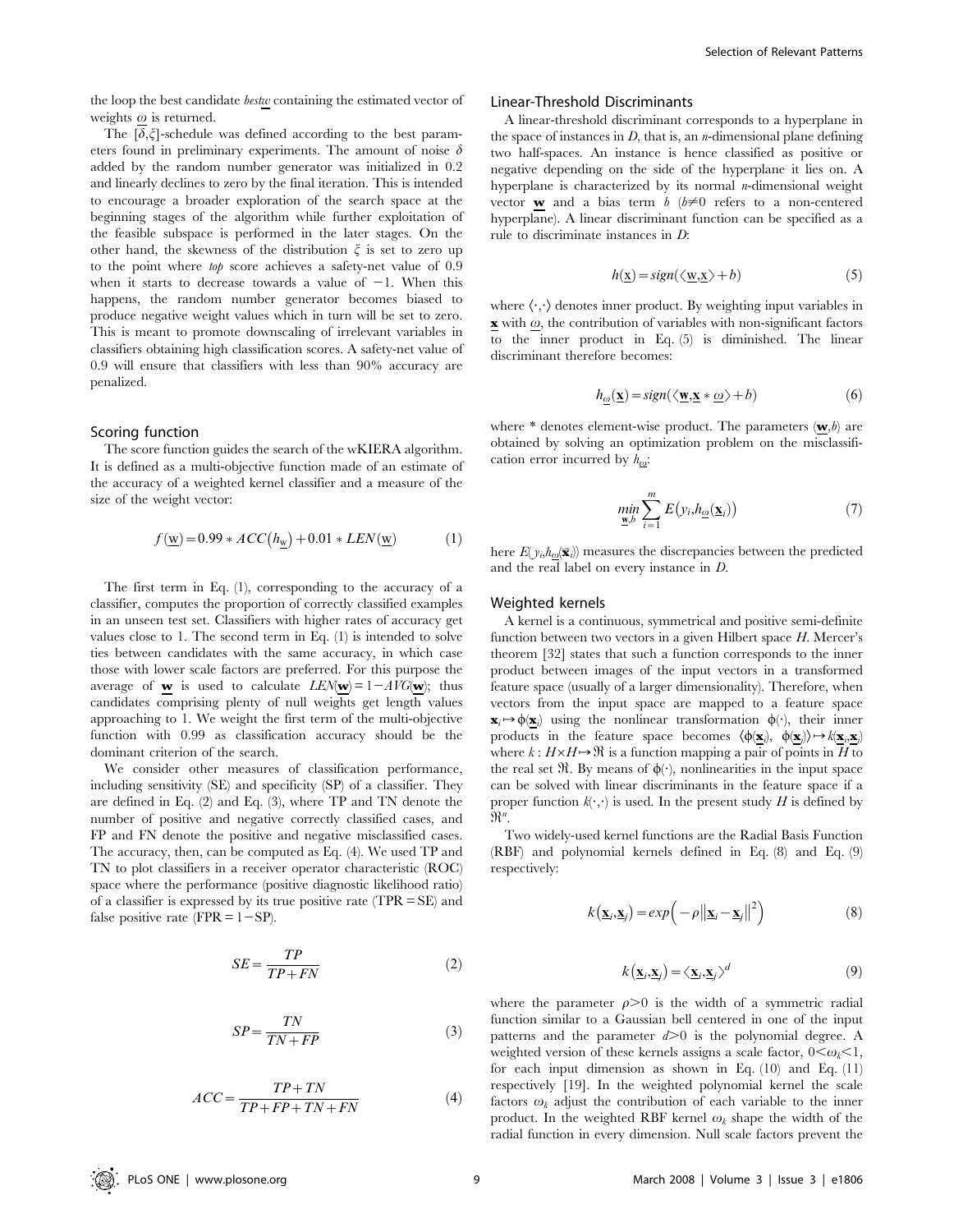corresponding variables affecting the kernel computation, making them irrelevant in practice.

$$
k_{\omega}(\underline{\mathbf{x}}_i, \underline{\mathbf{x}}_j) = \exp\left(-\rho \sum_{k=1}^n \omega_k (x_{ik} - x_{jk})^2\right) \tag{10}
$$

$$
k_{\omega}(\underline{\mathbf{x}}_i, \underline{\mathbf{x}}_j) = \left(\sum_{k=1}^n \omega_k(x_{ik} \cdot x_{jk})\right)^d \tag{11}
$$

Any kernel defines a so-called Reproducing Kernel Hilbert Space (RKHS) where an inner product between two arbitrary vectors amounts to the evaluation of the correspondfoing kernel function. In this way a hyperplane in the RKHS can be characterized by replacing inner products with kernel functions and hence the linear discriminant of Eq. (5) becomes [33]:

$$
h_{\underline{\omega}}(\underline{\mathbf{x}}) = sign\left(\sum_{i} \alpha_{i} k(\underline{\mathbf{x}}_{i}, \underline{\mathbf{x}})\right)
$$
(12)

and the weighted version of Eq. (6) corresponding to:

$$
h_{\underline{\omega}}(\underline{\mathbf{x}}) = sign\left(\sum_{i} \alpha_i k(\underline{\mathbf{x}}_i * \underline{\omega}, \underline{\mathbf{x}} * \underline{\omega})\right)
$$
(13)

The expression  $k(\mathbf{x}_i * \omega, \mathbf{x}_j * \omega)$  in Eq. (13) matches one of the above-defined weighted kernels which we have denoted  $k_{\omega}(\mathbf{x}_i, \mathbf{x}_j)$ . Note that a kernel matrix  $\mathit{K}_{\omega}$  can be computed off-line for every pair of instances in D, i.e. as  $\lfloor K_{\omega} \rfloor_{ij} = k_{\omega}(\mathbf{x}_i, \mathbf{x}_j)$ .

#### Kernel Perceptron

A Perceptron classifier [34,35] uses a hyperplane to separate examples from a dataset D onto different half-spaces corresponding to binary classes. The hyperplane is represented by the parameters  $(w, b)$  of Eq. (5) which are learned by a mistake-driven algorithm conducting incremental updates from a stream of instances. It has been shown [36,37] that given two separable sets of positive and negative examples in a Hilbert space, the Perceptron algorithm converges to a discriminant hyperplane with a number of mistakes theoretically bounded in terms of the distance of separation between the sets (also know as their *margin*). The linear separability constraint which is certainly difficult to ensure in realistic situations, can be solved by using kernel functions to transform the input space to a higher dimensional RHKS [33]. The resulting Kernel Perceptron algorithm [25], is able to learn a linear discriminant with implicit kernel representations as in Eq. (12). Additional advantages of this algorithm include ease of implementation and fast computation; given its incremental character, the number of updates grows as  $O(n)$  where  $n$  is the number of examples in  $D$ .

#### Support Vector Machines

The SVM [27,33,38] is a kernel machine that learns a hyperplane with the maximal margin of separation between vectors of two distinctive classes in a RKHS. The discrimination function of an SVM is similar to that of the Kernel Perceptron and takes the form showed in Eq. (14),

$$
h(\underline{\mathbf{x}}) = sign\left(\sum_{i=1}^{m} \alpha_i y_i k(\underline{\mathbf{x}}_i, \underline{\mathbf{x}}) + b\right)
$$
(14)

where the coefficients  $\alpha_i$  and the bias term b are found by solving a constrained quadratic optimization problem aimed to minimize the misclassification rate and the complexity of the classifier while maximizing the margin. Notice that only those patterns whose  $\alpha_i \neq 0$ , participate in the computation of Eq. (14) and hence they are called the support vectors. The motivation for maximizing the margin is rooted in the theory of Structural Risk Minimization [38] and its aim is to maximize the generalization ability of the discriminant by reducing its capacity. In this sense, the SVM learns the optimal separating hyperplane whereas the Kernel Perceptron learns an approximation to that optimum. However the computational complexity of the SVM is quadratic in time since it requires  $O(n^2)$  computations to solve the quadratic optimization problem.

#### Rank correlation coefficients

The Pearson correlation coefficients are computed using Eq. (15) where  $X_k$  represents the random variable corresponding to the k-th component of the input instance vectors  $(k = 1,2,...n)$ and  $\hat{T}$  is the random variable representing the class labels.

$$
R(k) = \frac{cov\,ariance(X_k, Y)}{\sqrt{var\,iance(X_k)var\,iance(Y)}}\tag{15}
$$

Since only a finite sample of the input instances is available, the estimate of  $R(k)$  is given by Eq. (16) where  $x_{ik}$  corresponds to the k-th variable value of the *i*-th sample and  $y_i$  is its class label.

$$
\hat{\mathbf{R}}(k) = \frac{\sum_{i=1}^{m} (x_{ik} - \bar{\mathbf{x}}_{k})(y_{i} - \bar{\mathbf{y}})}{\sqrt{\left(\sum_{i=1}^{m} (x_{ik} - \bar{\mathbf{x}}_{k})^{2}\right)\left(\sum_{i=1}^{m} (y_{i} - \bar{\mathbf{y}})^{2}\right)}}
$$
(16)

# Source code

The proposed method was implemented in Matlab 7.0 including scripts for wKIERA, kernel perceptron, scoring and evaluation functions. The source code is available upon request. For evaluation of SVM classifiers we used the SVMLight [39] library with the MEX-SVMLight interface for Matlab [40].

#### Acknowledgments

Dr. Mark Herbster, Department of Computer Science, UCL, London, UK, for valuable comments and revision of the work. Dr. A. A. Holder, Division of Parasitology, NIMR, London, UK for support and valuable comments.

#### Author Contributions

Conceived and designed the experiments: DF SR. Performed the experiments: DF DA SR EH. Analyzed the data: DF SR. Contributed reagents/materials/analysis tools: SK DF DA SR. Wrote the paper: DF SR.